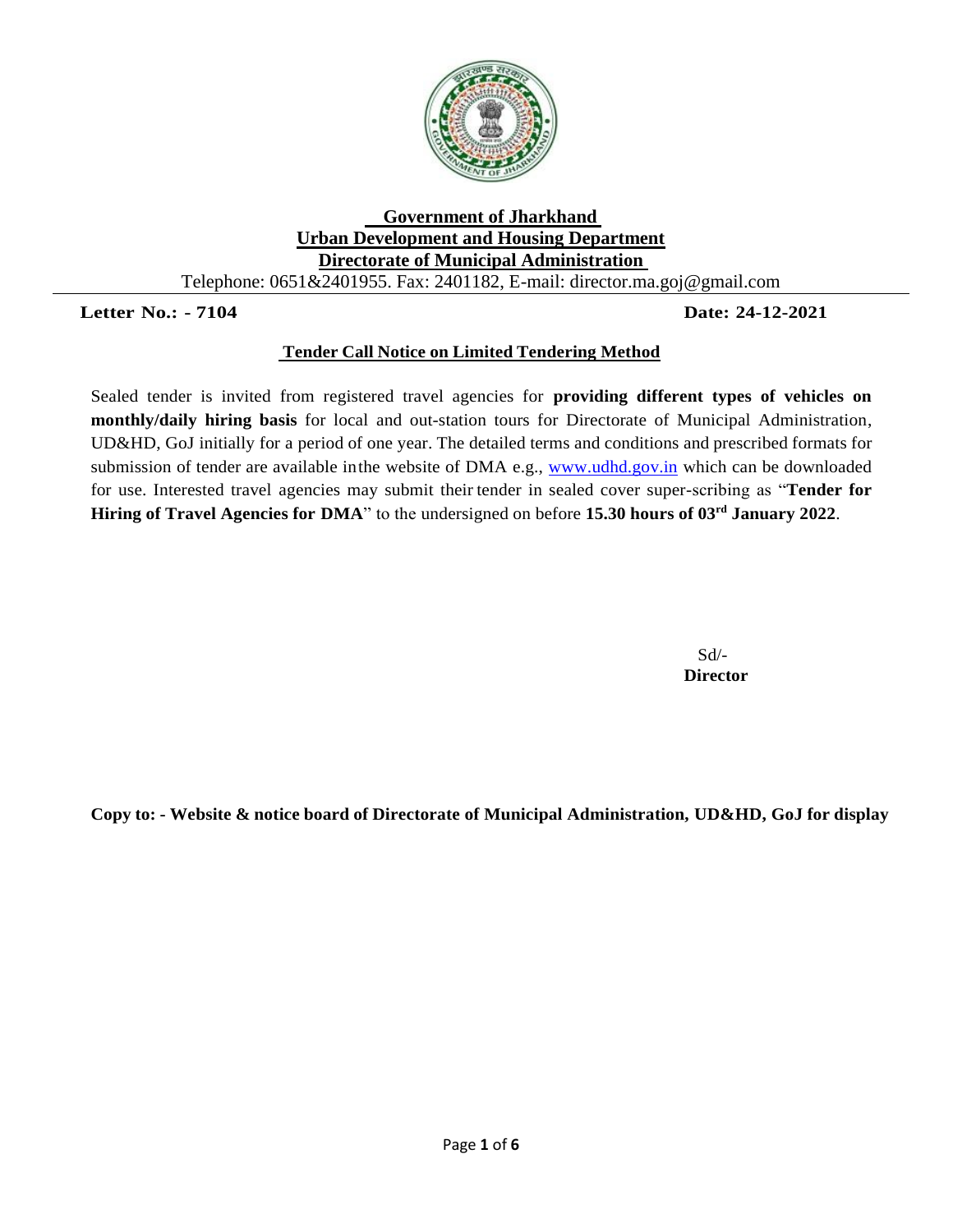**Background**: -Directorate of Municipal Administration, under the aegis of Urban & Housing Development Department, Government of Jharkhand is to promote livelihoods and Infrastructure amongst disadvantaged communities across the state to reduce the Urban Poverty.

DMA has been designated by the Government of Jharkhand to design and implement the DAY-NULM & PMAY-U Projects of Ministry of Housing and Urban Affairs, Government of India in the State. In this backdrop the Directorate requires the services of a Travel Agency for providing travel related services i.e., providing of Hiring of Vehicles on monthly/ daily basis, local & Outstation travel.

# **Objectives: - Selection of Travel Agency for providing tour &travel related quality services for Directorate of Municipal Administration.**

# **A. Scope of Work: -**

1. Provide vehicles like INNOVA, CIAZ, SWIFT DESIRE, BOLERO, TATA ZEST, TATA SUMO, SCORPIO (both A.C. & non A.C.) on daily/ monthly basis for local and outstation tours as and when required on hiring basis.

# **B. Key requirements: -**

.

- 1. A travel agency with a valid GST Number and PAN in the name of travel agency.
- 2. Having Experience of minimum one year in the similar field. Experience certificate is required.
- 3. Agency should provide vehicle at any moment of time as and when demand would be raised by theDirectorate of Municipal Administration.
- 4. The driver of the vehicles should have valid driving license for not less than 2 years, should not be rude and Careless behavior, Knowledge of safety and security, free from any alcoholicnarcotics addiction andwill not have any past accident history or any pending legal issue against the driver.
- 5. The Travel Agency should have its own operation office in Jharkhand.
- 6. Copies of the order received from different govt.agencies/semi govt. agencies during last three years ifany.
- 7. The travel agency shall ensure that the vehicles provided will be free from all types of Govt. levies e.g.,Regd. Free, Valid permit, Road Tax, Insurance, Pollution Control Certificate and if any applicable statutory obligation.
- **8.** The Agency can submit their participation in the organizational format placed at **Annexure I & Financial Bid** at **Annexure II**
- 9. The agency must submit an affidavit in respect to the following:
	- The Agency debarred/blacklisted from DMA or any other organization shall not be taken intoconsideration.
	- The agency must provide the monthly vehicle for not older than 2 years and in the case ofdaily vehicle it must be within the range of 3 to 5 years.
- 10. All the pages of the Tender documents shall be signed by the travel agency along with rubber stamp.
- 11. The technically responsive bid will only qualify for participating in the financial bid.
- 12. Price bid will be evaluated on the package basis separately for the monthly use and daily use.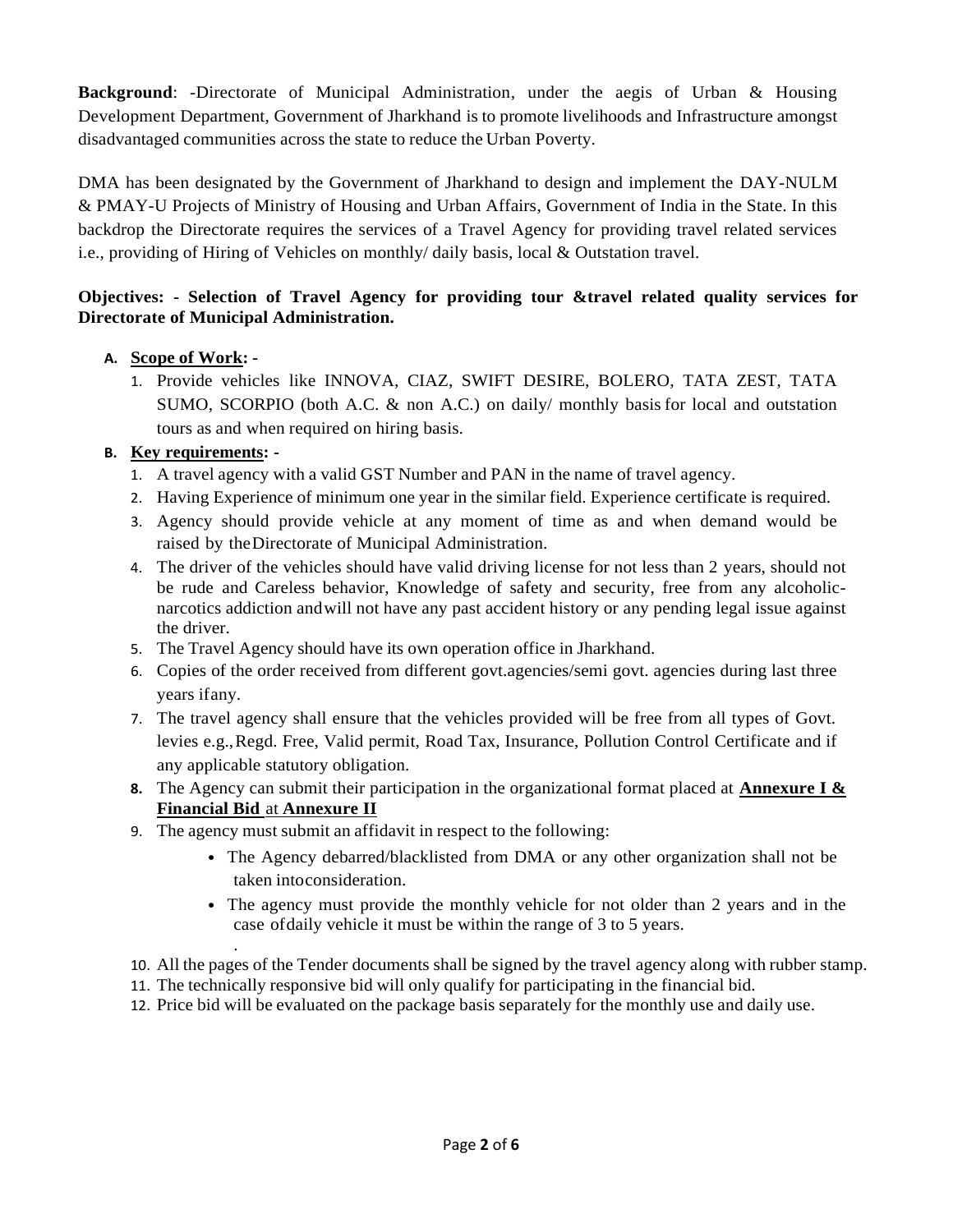# **C. Other Conditions: -**

- 1. Directorate of Municipal Administration, UD&HD, GoJ will pay only the daily charges of the Vehicles used by the office on daily basis and payment willbe made on per day basis as per the price quoted by the Bidder.
- 2. The Fuel Cost will be reimbursed as per the Prevailing Market Rate based on Kilometers covered duringthe travel period and GST will be applicable only on vehicle hiring charges.
- 3. The travel agencies will bear all the costs towards POL, driver's payment, driver food, Vehicle  $\&$ Driver'sinsurance & its day-to-day maintenance cost etc.
- 4. In case of tour vehicle, the agencies will pay the toll/entry taxes or parking charges etc. and that will bereimbursed by Directorate of Municipal Administration on Production of original bills.
- 5. **The agency must provide the monthly vehicle having commercial number**.
- 6. The Travel agencies should submit their price as per the format attached at Annexure-II for Local & Outstation travel.
- 7. The Vehicles can be used in all working days and holidays in case of urgency.
- 8. Normal working hours of daily vehicles will be from 8.00 AM to 8.00 PM and may be more in certain exceptional cases. Night halting charges would be applicable in case Vehicle is used after 9.00PM and Rs. 300.00 per night halting charges will be paid only in case of daily vehicle.
- 9. The agency shall be fully responsible, in case of any damage of vehicle and third party occurred during the travel period.
- 10. In case of Local & Outstation travel, KM coverage will be started from the travel agency office and will be closed at the door step of the travel agency office. ( Garage to Garage)
- 11. Each Bidder shall submit only one quotation & alternative or conditional offer shall not be accepted andthe tender will be rejected summarily.
- 12. Tenders received after the stipulated date and time or through email/fax shall not be accepted.

13. The Tender shall remain valid for a period not less than **45 days** from the last date specified in the Tender.

14. If required, the Directorate of Municipal Administration, UD&HD, GoJ. will empanel More than one agencies, which will cater the requirement in case of bulk booking or non-availability of sufficient vehicles with any empanelled/selected agencies in L1 rate.

15. The Order will be placed with the lowest responsive bidder to supply the vehicles on hiring basis.

16. If the travel agencies did not execute the order or violate the terms and conditions, the firm will be blacklisted from this organization.

17. Any effort by a bidder to influence the purchaser in its decision on bid evaluation or placement of purchase order may result in rejection of the bidder's offer.

18. Any legal dispute arising out of this is subject to Ranchi Jurisdiction only

19. The tender shall be opened in **Director office, Directorate of Municipal Administration,UD&HD, GoJ 1 st Floor Jupmi Building ,Dhurwa-Ranchi-834004 16.00 Hours** on the last date I.e **3** submission as mentioned in the advertisement in presence of the bidder(s).

20. Notwithstanding, anything contained as above Directorate of Municipal Administration, UD&HD, GoJ. Reserves the right to accept or reject any or all bid and cancels the bidding process at any time without assigning any reasons for such act to the bidders.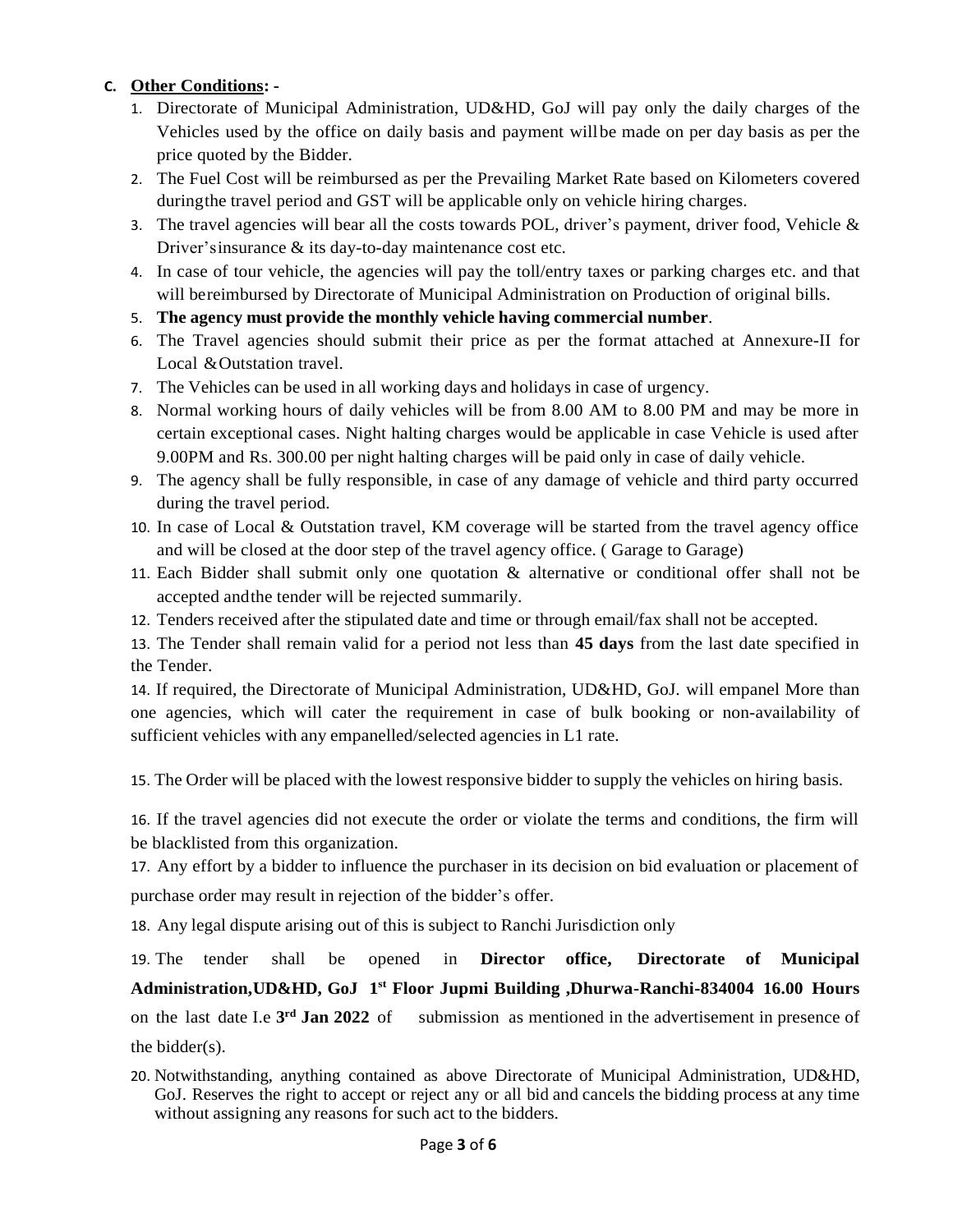| Organizational Profile of the Travel Agencies or Vehicle Owner |                                                                                                                                  |            |  |  |  |
|----------------------------------------------------------------|----------------------------------------------------------------------------------------------------------------------------------|------------|--|--|--|
| SL.<br>No                                                      | Particulars                                                                                                                      | Compliance |  |  |  |
| $\mathbf{1}$                                                   | Name of the Travel Agencies or Owner                                                                                             |            |  |  |  |
| $\overline{2}$                                                 | Registered Office (Complete Address with                                                                                         |            |  |  |  |
|                                                                | Tel. /Mob. No. and Email ID)                                                                                                     |            |  |  |  |
| 3                                                              | Name of the Proprietor/Partners etc.                                                                                             |            |  |  |  |
| $\overline{4}$                                                 | Year of Registration (Mandatory for Travel Agency)                                                                               |            |  |  |  |
| 5                                                              | GST Registration No. (Mandatory for travel<br>Agency)                                                                            |            |  |  |  |
| 6                                                              | PAN of Agency or Proprietor                                                                                                      |            |  |  |  |
| $\overline{7}$                                                 | Name of the Govt. or any other Institutions to<br>whom vehicle supplied earlier on monthlybasis<br>(mandatory for Travel Agency) |            |  |  |  |
| 8                                                              | No. of Vehicle Supply (Monthly only)                                                                                             |            |  |  |  |
| 9                                                              | Approx. Bill per Year                                                                                                            |            |  |  |  |
| 10                                                             | No. of Vehicles under Travel Agency                                                                                              |            |  |  |  |
| 11                                                             | Type of Vehicles & Registration No                                                                                               |            |  |  |  |
| 12                                                             | Year and Period of Supply                                                                                                        |            |  |  |  |
| 13                                                             | GST Taxes Deposited Till date (For last three<br>months)                                                                         |            |  |  |  |
| 14                                                             | Turnover during last three years as per Audit<br>Report/Balance Sheet.                                                           |            |  |  |  |
| 15                                                             | NB: Please enclosed all the relevant documents like<br>Previous order copies, ITR, GST, PAN,                                     |            |  |  |  |

# **Annexure I**

This is to certify that the above information's and figures are based on facts and records and if any deviation noticed at any point of time, the tender shall be cancelled, firm will be blacklisted form this organization andorder will be cancelled.

# **Signature of the Travel Agency or Owner**

#### **Business Address**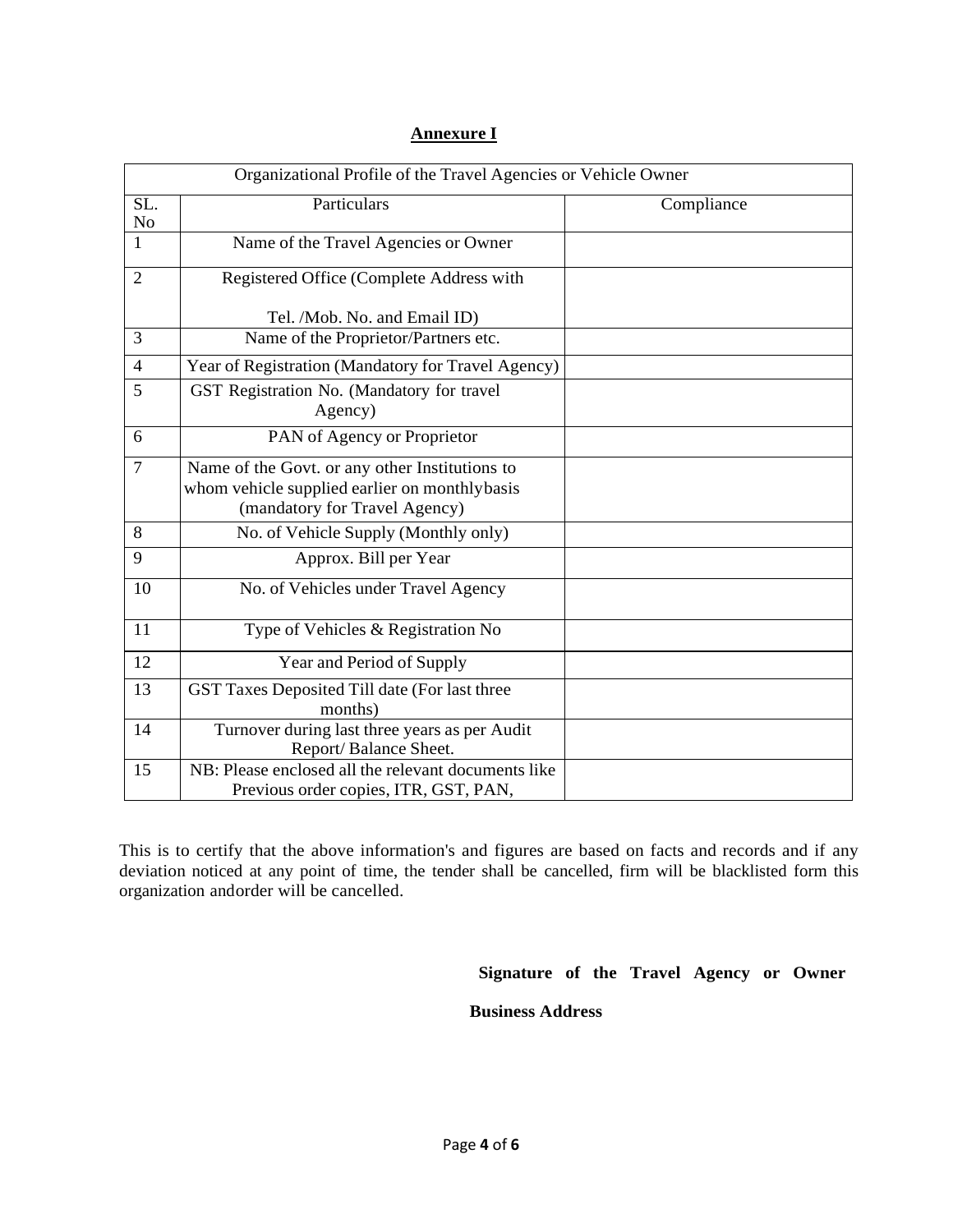| (Annexure II) PRICE FORMAT FOR HIRING OF TOUR<br><b>VEHICLES-Daily Use Vehicles (Package-01)</b> |                                             |                                                                               |                       |                                           |  |  |
|--------------------------------------------------------------------------------------------------|---------------------------------------------|-------------------------------------------------------------------------------|-----------------------|-------------------------------------------|--|--|
|                                                                                                  |                                             | Vehicle                                                                       |                       | <b>Vehicle Charges</b>                    |  |  |
| SI.N<br>0                                                                                        | <b>Types of Vehicles</b>                    | <b>Charges</b> Per<br>day (in Rs)<br>$(10$ Hours) or<br>(within<br>200<br>KM) | Mileage/one/<br>Liter | Per<br><b>KM</b><br>(Exceeding 200<br>KM) |  |  |
| $\mathbf{1}$                                                                                     | Innova (AC)                                 |                                                                               | 10                    |                                           |  |  |
| $\overline{2}$                                                                                   | Scorpio (AC)-Modal S5<br>or Higher Model    |                                                                               | 10                    |                                           |  |  |
| 3                                                                                                | BOLERO(AC)-Modal SLX or Higher<br>Modal     |                                                                               | 10                    |                                           |  |  |
| 4                                                                                                | TATA ZEST/ MARUTI SWIFT<br>DESIRE (AC)      |                                                                               | 10                    |                                           |  |  |
| 5                                                                                                | TATA ZEST/ MARUTI SWIFT<br> DESIRE (NON-AC) |                                                                               | 10                    |                                           |  |  |
| 6                                                                                                | BOLERO/SCORPIO(AC)                          |                                                                               | 10                    |                                           |  |  |
| $\overline{7}$                                                                                   | BOLERO/SCORPIO (NON-AC)                     |                                                                               | 10                    |                                           |  |  |
| 8                                                                                                | <b>TATA SUMO (AC)</b>                       |                                                                               | 10                    |                                           |  |  |
| 9                                                                                                | TATA SUMO (NON-AC)                          |                                                                               | 10                    |                                           |  |  |
| <b>Monthly use</b><br><b>Vehicles</b><br>(Package 02)                                            |                                             |                                                                               |                       |                                           |  |  |
|                                                                                                  | <b>Types of Vehicles</b>                    | <b>Vehicle</b><br>monthly<br>charge                                           | Mileage/one/<br>Liter | KM<br>(Exceeding 200<br>KM)               |  |  |
| 1                                                                                                | <b>INNOVA-(AC)</b>                          |                                                                               | 10                    |                                           |  |  |
| $\overline{2}$                                                                                   | <b>HONDA CITY (AC)</b>                      |                                                                               | 10                    |                                           |  |  |
| 3                                                                                                | <b>SWIFT DESIRE (AC)</b>                    |                                                                               | 10                    |                                           |  |  |
| 4                                                                                                | <b>SCORPIO (AC)</b>                         |                                                                               | 10                    |                                           |  |  |

We agree to provide the hiring vehicles for daily local and out-station tours **(within 3 to 5 years old vehicles and for monthly vehicle not older than 02 years)** as per the terms and condition mentioned in the tender documents and rates mentioned above for a period of one year from the date of signing of the contract/receipt of the order from JSLPS and also agreed that the price will remain unchanged during the period.

#### **Signature of the Travel Agency orOwner**

Name: Ph./Mob.No.: Email-id: Service GST No. Date Seal of the travel agency

Page **5** of **6**